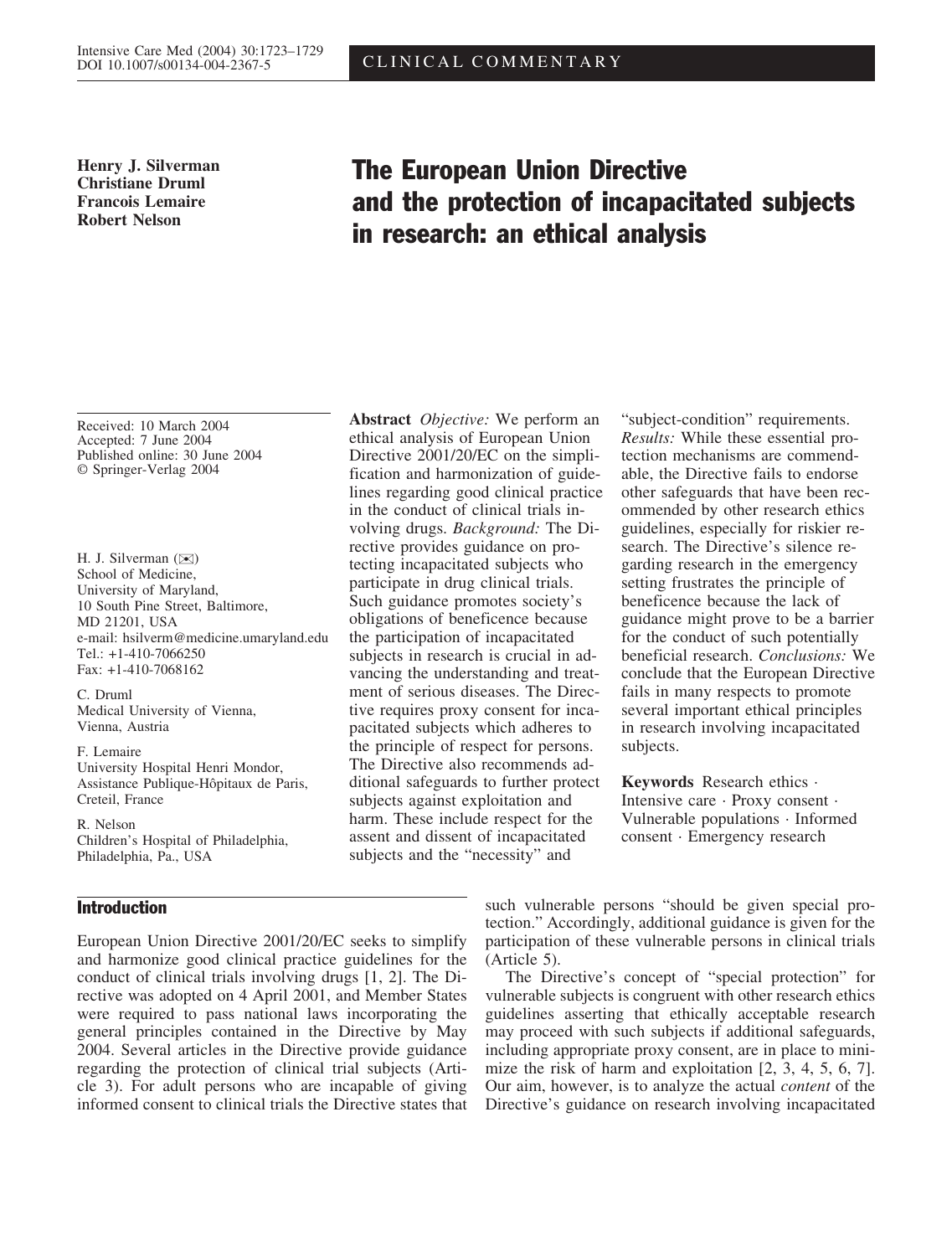subjects and determine the extent to which it adheres to the following ethical principles in the research context: respect for persons, beneficence, nonmaleficence, and justice. In providing our analysis we realize that the Directive must achieve a balance between ethical concepts that should be universally applied and the flexibility that addresses the needs of Member States with varying local conditions informed by different religions, cultural attitudes, legal rules, and judiciary traditions. However, as implied in the Directive (Article 3, paragraph 1), any national provisions at odds with the Directive should be more protective.

## Research involving incapacitated persons

Principle of beneficence

Society has obligations of beneficence in promoting research that can improve the health of its citizens [8]. Medical advances in the understanding and treatment of medical conditions such as cardiopulmonary and psychiatric illnesses depend on research involving persons who are incapacitated. As such, the Directive's attempt to harmonize practices regarding the protection of incapacitated subjects represents an important step in fulfilling these obligations of beneficence, especially since many Member States lack national laws that specifically address research involving such vulnerable persons.

# Proxy consent for incapacitated subjects

Principle of respect for persons

Respect for persons entails that persons should be treated as autonomous agents and persons with diminished autonomy require special protection against exploitation of their inability to provide consent [8]. For persons who are incapacitated, such protection entails obtaining "appropriate" proxy consent for their participation in clinical trials. The phrase "appropriate" refers to acceptable individuals who are legally authorized to make decisions for incapacitated subjects and the decision making standards on which such decision are based.

Identification of individuals who should provide consent

The Directive states that, "inclusion in clinical trials of incapacitated adults... shall be allowed only if... the informed consent of the legal representative has been obtained...." Hence persons providing consent for incapacitated subjects must be legally authorized to provide such consent. The Directive clarifies that, "The notion of legal representative refers back to existing national law and consequently may include natural or legal persons, an authority and/or a body provided for by national law." Accordingly, the Directive recognizes that proxy consent might involve either a person previously appointed through a legal process (i.e., a legal person) or a family member or close friend (i.e., a natural person). By using the phrase "natural" person, the Directive recognizes that the laws of Member States could grant legal authority to family members or friends to provide informed consent for incapacitated persons. Without such automatic legal authorization given to family members or friends many previously healthy persons who become temporarily incapacitated might not be able to participate in many types of research studies (e.g., critical care research) because such persons will not have had previously appointed legal representatives and appointment of legal representatives usually involves a long process.

The Directive does not specify the identity of natural persons who may provide consent for incapacitated subjects. Frequently such persons are identified on the basis of a hierarchy of relationships widely thought to reflect closeness, such as the spouse and then an adult child. The Directive's intentional ambiguity on the identity of proxy decision makers allows different Member States to adopt differing hierarchies of persons informed by their different local conditions.

Such ambiguity, however, have led Member States to consider varying approaches to proxy consent that are either more or less restrictive than the provisions of the Directive. For example, the United Kingdom developed draft guidance recognizing that family members or persons with the closest personal relationship may act as the "personal legal representative" and provide proxy consent [9]. When no person who has a "sufficiently close personal relationship with the potential subject is available," a physician responsible for the care of the patient but not involved in the clinical trial may act as the subject's "professional legal representative" and provide proxy consent. This concept of a professional legal representative, however, is morally flawed because such professional individuals might not know subjects well enough to make a decision that reflects their desires regarding research participation.

Other Member States are contemplating vastly different regulations. The Netherlands intends to rely on an existing law that specifies the following priority of individuals to provide consent for incapacitated persons in the research context: legal representative, a spouse, life companion, or an individual specified in writing by the subject to act on his or her behalf [10, 11]. This list, however, would exclude a significant number of persons from participating in research, for example, unmarried adults without a companion, divorced or widowed adults with parents, and adult children. In France a proposed law authorizes a family member or a personne de confiance to provide consent to research participation for incapacitated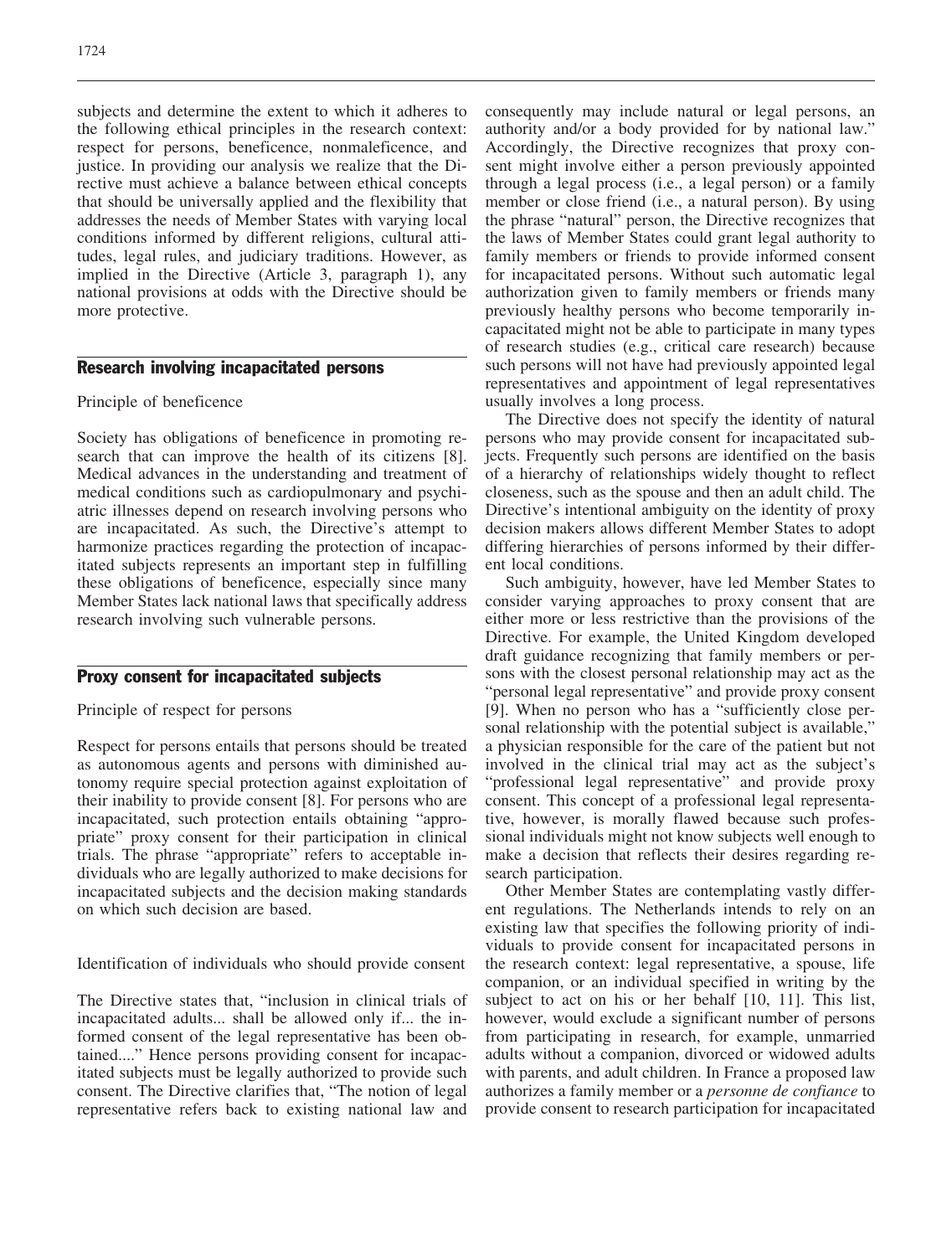persons [12]. The notion of personne de confiance refers to a 2002 law that allows hospitalized adults to nominate in writing someone who could make decisions on their behalf in case of their incapacity. This person could be a relative, a person with a close relationship to the patient, or even the physician in charge [13].

Italy recently passed a law stipulating that patients not able to provide consent are required to have a legal representative to provide consent for their participation in clinical trials. However, the notion of legal representative is referred back to the Italian Privacy Act, which states that a legal representative must be nominated according to the general principles of the civil law [14]. Such a procedure might be time consuming, thus preventing the timely participation of many incapacitated persons in research. The Austrian draft for the new Drug Act [15] does not allow family members to be automatically authorized to provide research consent for incapacitated persons. Hence patients who become temporarily incapacitated will not be eligible to participate in research because they will not have previously appointed legal representatives, and research interventions normally must occur before there is time to nominate a legal representative.

## Decision making standards

The Directive states that "consent must represent the subject's presumed will." This statement is consistent with the "substituted judgment" standard, which theoretically carries the most moral weight, because decisions made under this standard are based upon a good faith judgment of what subjects would have chosen if capable of making a decision themselves. However, studies in both the clinical and research settings suggest that such a standard is frequently unrealistic, because proxies often do not know patients' previous preferences [16, 17]. Rather than attaching exclusive importance to the substituted judgment standard, proxies should also be instructed to consider what would be in the "best interests" of the patient. Finally, studies have shown high levels of anxiety and psychological distress in family members of critically ill patients, which might impair their ability to give adequate informed consent for research participation for incapacitated patients [18, 19]. Further research is needed to determine the extent of this concern for proxy consent.

## Additional safeguards beyond proxy consent

## Principle of nonmaleficence

The principle of nonmaleficence warrants the specification of other safeguards to minimize the risk of harm and the potential exploitation of incapacitated subjects' inability to provide consent. The term nonmaleficence is preferable to the term beneficence because it emphasizes that risks rather than benefits to research subjects should serve as a central organizing principle in the conduct of research, thus avoiding a therapeutic orientation to clinical trials [20].

#### Assessment of risk

To provide adequate protection to incapacitated subjects research ethics guidelines have recommended various frameworks in which additional sets of safeguards are linked to a hierarchy of permissible risk levels of the research. The Directive, however, eschews a hierarchical organizing scheme for risk levels and instead requires that the research study as a whole to be placed in a single risk category. Specifically, the Directive states that persons incapable of giving their consent should be enrolled in clinical trials only if "there are grounds for expecting that administering the medicinal product to be tested will produce a benefit to the patient outweighing the risks or produce no risk at all." Such an emphasis on a singular risk category fails to acknowledge that drug trials might consist of therapeutic as well as nontherapeutic procedures, i.e., those with and without the prospect of direct benefit. A nontherapeutic procedure might be simple and innocuous, for instance, additional blood samples for pharmacokinetic information, chart review, and completion of a survey. Other types of nontherapeutic procedures might, however, be invasive and present additional risks to subjects, for example, additional blood samples for genetic information, organ biopsy, bronchoscopically obtained bronchoalveolar samples, and wash-out of medicines that patients have been receiving.

The practice of assigning risk levels to the two distinct components of a research study (i.e., therapeutic and nontherapeutic procedures) rather than to the research study as a whole [21, 22] entails that multiple judgments regarding justifications of different types of procedures might need to be made before granting approval to a research study. Risks posed by procedures with potential direct benefits should be weighed only against those potential benefits, just as in clinical practice. If clinical equipoise exists, it follows that the net balance of risks and expected benefits in either trial arm (and the alternatives available in clinical practice) are equivalent. Hence subjects are not disadvantaged by participating in the study or by randomization to either trial arms, and therefore the risks associated with therapeutic procedures are justifiable and hence permissible. In contrast, risks associated with nontherapeutic procedures need to be categorized by increasing levels of risk because they are not offset by the prospect of any compensating benefits. The concept of minimal risk is central to this risk categorization.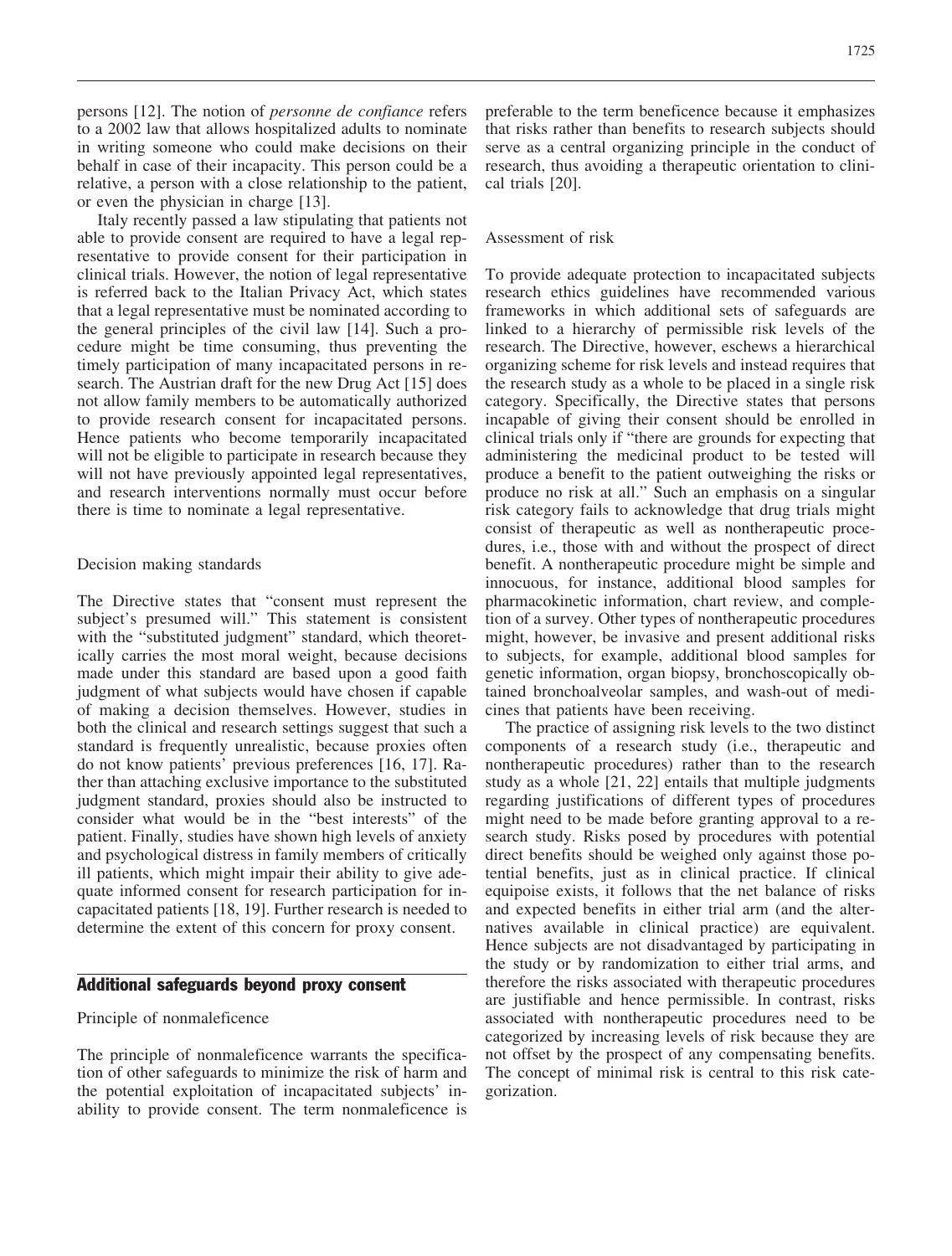## Concept of minimal risk

Commentators have recommended a concept of minimal risk indexed to the risks of everyday life and routine medical care encountered in the daily lives of normal, healthy adults, i.e., by the population as a whole [2, 21]. This concept would make reference to an absolute standard of risks that are common and familiar to most persons, such as those encountered while driving to work or crossing a street or during the performance of routine physical or psychological examinations or tests. This position regarding minimal risk conveys a defensible normative judgment that the types of minimal risks considered socially acceptable might also be acceptable in research [21].

If this argument regarding acceptable risk is tenable, the justification for proceeding with research containing nontherapeutic procedures that carry no more than minimal risk is embodied within the concept of minimal risk itself. In contrast, research containing nontherapeutic procedures presenting greater than minimal risk needs to be justified by the importance of the knowledge to be gained from the research study, a so-called risk-knowledge calculus. Use of a component analysis to assess risk for the different components of a protocol protects research subjects better than a whole protocol approach, because with the latter approach, the risks of nontherapeutic procedures might claim to be justified by the procedures that do offer the prospect of direct benefits to subjects.

## Specification of essential safeguards

Once risk levels are delineated and justified, essential safeguards to protect vulnerable subjects can be specified. For the one research risk category stipulated in the Directive several essential safeguards for incapacitated subjects are recommended for all such research. First, it requires investigators to obtain, in addition to a proxy's consent, the assent (i.e., the affirmative agreement), of those subjects who are able understand some aspects of the study. Specifically, the Directive requires that "the person not able to give informed legal consent has received information according to his/her capacity of understanding regarding the trial, the risks and the benefits." An assent requirement recognizes that in some instances the decision making capacity of some subjects might not be completely diminished, and hence the potential subject might still be able to understand some aspects of a study. Such an assent requirement has been recognized by several research guidelines [3, 5, 6] and ensures that adults with mild to moderate decisional impairments have an appropriate level of involvement in the decision for their study participation.

The Directive also requires that a subject's dissent to initial or ongoing participation be honored. It states that "the explicit wish of a subject who is capable of forming an opinion and assessing this information to refuse participation in, or to be withdrawn from the clinical trial at any time is considered by the investigator or where appropriate the principal investigator...." The Canadian Tri-Council guidelines would allow research regardless of dissent if it offers the potential for direct benefit, whereas other research guidelines would prohibit the conduct of such research [2, 4, 5, 6].

Congruent with other guidelines [2, 3, 4, 5, 6, 7], the Directive also endorses the "necessity" requirement for all clinical trials. It states that enrollment of incapacitated subjects should be allowed only if "such research is essential to validate data obtained in clinical trials on persons able to give informed consent or by other research methods...." Although this statement is somewhat ambiguous, it can be interpreted as capturing the idea that the participation of incapacitated subjects should occur only when (a) the scientific question can only be answered with their participation (i.e., the condition being studied causes incapacity in all persons, such as severe head trauma and severe psychiatric disorders), or (b) the research cannot be conducted in competent subjects with the same disorder (e.g., the numbers of competent subjects are such that the research is prohibitive due to time or cost constraints). To enroll incapacitated subjects when it is not scientifically necessary raises the concern that such subjects are being approached merely because they cannot provide consent and are less able to protect themselves. An injustice occurs when the burdens of research are imposed unduly on those who are selected merely because of their easy availability [8]. The principle of justice requires just distribution of benefits and burdens and that there are good reasons to justify departures from equal distributions. When enrollment of vulnerable subjects is needed to address the scientific hypothesis, exploitation of their impairment is not present because they are being enrolled to obtain important information, not because they are unable to consent.

Finally, consistent with other research ethics guidelines [2, 5, 6, 7], the Directive endorses the requirement that research involving vulnerable subjects is permissible only when such research "relates directly to a lifethreatening or debilitating clinical condition from which the incapacitated adult concerned suffers...." This subjectcondition safeguard entails that the research must involve a condition from which the subject suffers.

While the Directive's endorsement of the assent, dissent, necessity, and subject-condition safeguards are commendable, it fails to mention other safeguards that other guidelines have recommended for all research studies. These include the requirement that investigators outline a specific plan to assess the capacity of all potential subjects when groups that might involve incapacitated per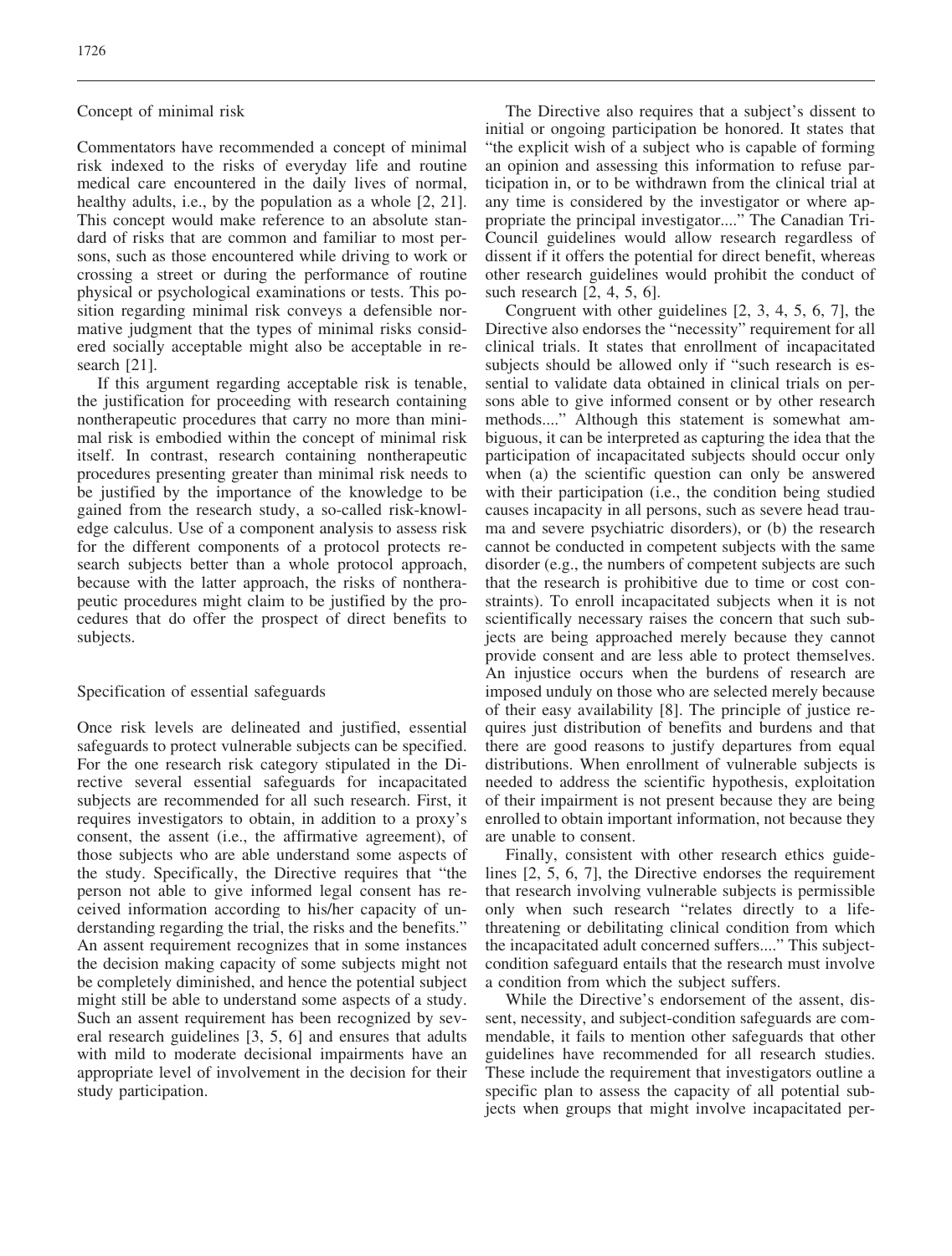sons are targeted for research, for example, patients receiving mechanical ventilation or individuals with mild to moderate schizophrenia [2, 5, 6]. The failure to assess capacity can be problematic because incorrect judgments that incapacitated persons are capable of exercising autonomy might involve such persons in research that is not sufficiently understandable to them. Finally, research ethics guidelines have also recommended for subjects who regain decisional capacity during the clinical trial and were entered into the trial through proxy consent that their informed consent be obtained as a condition of continuing participation [3, 6, 7].

## Additional safeguards for research involving nontherapeutic procedures

Additional safeguards beyond those previously mentioned are not necessary for research involving non-therapeutic procedures associated with no more than minimal risk. Various approaches have been used for research presenting greater than minimal risk. For example, the Council of Europe guidelines [4] prohibit research that poses greater than minimal risk, whereas other research guidelines agree that incapacitated subjects can be adequately protected without placing a restriction on the risk level of research containing nontherapeutic procedures [2, 3, 5, 6, 7].

The Directive's use of a singular risk category expressed in terms of risk and benefits to subjects makes it unclear as to whether the Directive intended to limit the conduct of research containing nontherapeutic procedures that pose greater than minimal risk. If the Directive intended to allow such research, no guidance is given regarding whether and what additional safeguards are needed to protect incapacitated subjects. As such, there are shortcomings in the Directive regarding specifying further obligations of nonmaleficence. Examples of additional safeguards for greater than minimal risk research include the presence of an independent person to perform capacity assessments [2] and the requirement of independent consent monitors who could witness the informed consent process and provide independent assurance that proxies deciding for incapacitated adults understand sufficiently the "goals and risks of the research" [5, 6, 23, 24]. Alternatively, one could adopt for such research a risk ceiling that is intermediate between minimal risk and greater than minimal risk [7].

## Research performed in the emergency situation

At times important research needs to be carried out involving the investigation of novel therapies in the emergency situation, such as cardiac arrest, stroke, severe arrhythmias, and life-threatening traumatic injury. In such situations, due to the narrow time window that might exist

for administering the intervention, there might not be sufficient time to obtain consent from a legal representative [25]. Recently the United States government specified several protection mechanisms under which research involving incapacitated subjects in the emergency situation can be allowed with an exception from the requirement for informed consent of a legally authorized representative [26]. Although the Directive states that consent for research involving incapacitated subjects "has to be granted by the patient's legal representative," it is unclear whether the Directive intended to preclude emergency research, or whether it merely failed to address such research [27]. Such ambiguity has raised concerns among many intensivists because a literal interpretation of the Directive could prevent potentially beneficial research in the emergency setting and hence, expose many patients to the hazards of unvalidated clinical practice [28, 29, 30, 31].

Several Member States, however, have outlined vastly different conditions under which emergency research involving incapacitated subjects may proceed with a waiver of the informed consent of their legal representatives. For example, the United Kingdom has drafted regulations that would allow the participation of incapacitated persons in emergency research with the consent from a professional legal representative (who could even be a paramedic) in the absence of a personal legal representative [9]. In France draft legislation currently states that an ethics committee can determine when research in the emergency setting involving incapacitated persons may proceed without the consent from family members [12]. Similarly, the Dutch and Belgian proposed regulations include provisions for emergency research involving incapacitated persons without the consent of their legal representatives. In Austria an emergency waiver of consent can be obtained for incapacitated persons under the current law if certain criteria are met, including approval from an ethics committee. However, it is unclear whether such trials will be possible under the new law [32]. Member States that decide to forgo such research might still benefit, nonetheless, from the results of such research performed in other countries. The resulting unequal distribution of burdens and benefits of such research raises an issue of justice.

## Concluding remarks

The European Union Directive has provided several commendable directives regarding research involving incapacitated persons, thus ensuring that such potentially beneficial research can proceed. The Directive, however, fails in many respects to promote several important ethical principles in such research. Ambiguity regarding the identity of proxies might lead different Member States to endorse requirements for proxy consent that are less restrictive than intended. There is also incomplete guidance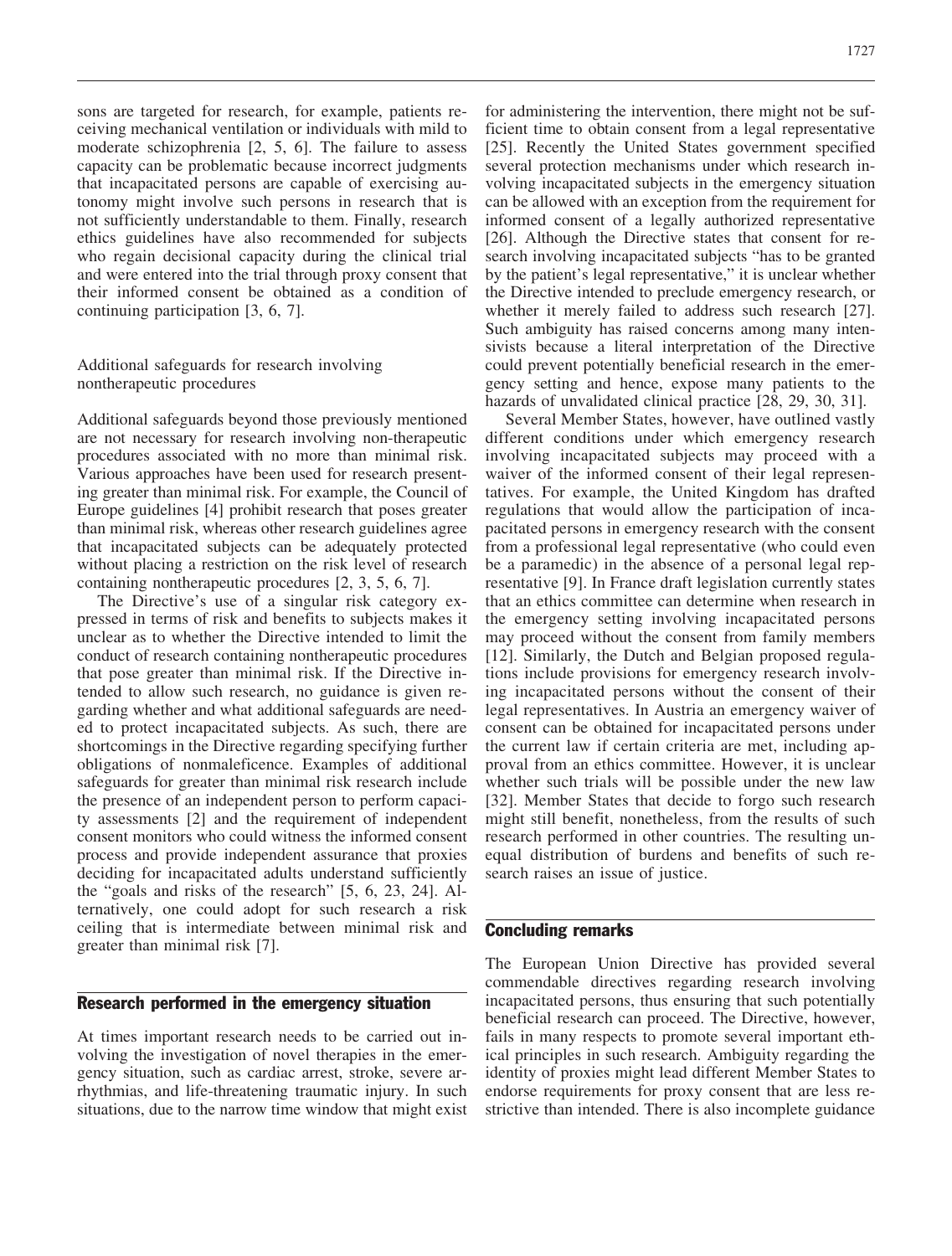regarding essential safeguards for all types of research involving vulnerable subjects and ambiguity regarding additional safeguards for riskier research involving nontherapeutic procedures. Ambiguity and incomplete guidance regarding proxy consent and essential safeguards relies too heavily on the diverse views of individual research ethics committees that might lead to inadequate and inconsistent safeguards [33]. Such a situation might make such research ethically problematic. In the United States, where the federal regulations regarding the participation of incapacitated adults in research offer only general guidance [34], there have been lawsuits [35],

governmental sanctions [36], and most recently investigations by the Office of Human Research Protections in certain critical care trials [37]. Finally, lack of clarity regarding research in the emergency setting might prove to be a barrier for the conduct of such research in some countries. Although Member States could adopt laws that are more protective than the guidance given in the Directive, a future analysis of these laws might very well indicate the need for the European Union to adopt amendments to ensure adequate protection of vulnerable subjects.

## References

- 1. Anonymous (2001) Directive 2001/20/ EC of the European Parliament and of the Council of 4 April 2001 on the approximation of the laws, regulations and administrative provisions of the member states relating to the implementation of good clinical practice in the conduct of clinical trials on medicinal products for human use. Off J Eur Communities L121:33–44
- 2. National Bioethics Advisory Commission (1998) Research involving persons with mental disorders that may affect decisionmaking capacity. United States Government Printing Office, Rockville
- 3. Tri-Council Policy Statement (1998) Ethical conduct for research involving humans. Available at:http://www. ncehr-cnerh.org/english/code\_2/
- 4. Council of Europe (1997) Convention for the protection of human rights and dignity of the human being with regard to the application of biology and medicine: convention on human rights and biomedicine. Available at:http:// conventions.coe.int/Treaty/EN/Treaties/ html/164.htm
- 5. Advisory Work Group on Human Subject Research Involving the Protected Classes (1998) Recommendations on the oversight of human subject research involving the protected classes. New York State Department of Health, New York
- 6. Office of the Maryland Attorney General (1997) Third report of the Attorney General's Research Working Group. Office of the Attorney General, Annapolis
- 7. Council for International Organizations of Medical Sciences (2002) International ethical guidelines for biomedical research involving human subjects. CIOMS, Geneva
- 8. National Commission for the Protection of Human Subjects of Biomedical Behavioral Research (1979) The Belmont report: ethical principles and guidelines for the protection of human subjects of research. United States Government Printing Office, Washington
- 9. Anonymous (2003) Draft guidance on consent by a legal representative on behalf of a person not able to consent under the medicines for human use (clinical trials). Available at: http:// www.mca.gov.uk/inforesources/ publications/mlx287consent.pdf
- 10. Dijk Y van, van der Voort PH, Kuiper MA, Kesecioglu J (2003) Research on subjects incapable of giving informed consent: the situation in Dutch intensive care departments. Intensive Care Med 29:2100–2101
- 11. Medical Research Involving Human Subjects Act (1999) Available at: http://www.ccmo.nl/item/pub/IPpub. cgi?ipP=default\_eng
- 12. Anonymous (2003) Avant projet de révision des articles L.1121–1 et suivants relatifs la protection des personnes qui se prêtent à des recherches biomédicales et des articles L.5121-1-1 L5124–1 et L.5126–1 intégrant notamment la transposition de la directive 2001/20/CE relative à l'application de bonnes pratiques cliniques dans la conduite d'essais cliniques de médicaments à usage humain. Available at: http://www.sante.gouv.fr/htm/dossiers/ loi\_huriet/huriet\_avantprojet.pdf
- 13. Anonymous (2002) Désignation par le malade d'une personne de confiance. LOI no 2002–303 du 4 mars 2002 relative aux droits des malades et à la qualité du système de santé [Law no 2002-303 of March 4:2002 relating to the rights of the patients and the quality of the system of health). L. 1111–6. Available at: http://www.admi.net/ cgibin/affiche\_page.pl?lien=20020305/ MESX0100092L.html&requete= MALADES
- 14. Anonymous (1996) Tutela delle persone e di altri soggetti rispetto al trattamento dei dati personali. Legge 31 dicembre 1996 n 675. Available at: http://www.militari.org/legge\_675\_96. htm
- 15. Anonymous (2002) Regierungsvorlage / Bundesgesetz, mit dem das Arzneimittelgesetz, das Bundesgesetz über Krankenanstalten und Kuranstalten, das Arzneiwareneinfuhrgesetz 2002 und das Bundesgesetz über die Errichtung eines Fonds "Österreichisches Bundesinstitut für Gesundheitswesen" geändert werden. 384 der Beilagen zu den Stenographischen Protokollen des Nationalrates XXII.GP. Available at:http:// www.parlament.gv.at
- 16. Sulmasy DP, Terry PB, Weisman CS Stallings RY, Vettese MA, Haller KB (1998) The accuracy of substituted judgments in patients with terminal diagnoses. Ann Intern Med 128:621–629
- 17. Coppolino M, Ackerson L (2001) Do surrogate decision makers provide accurate consent for intensive care research? Chest 19:603–612
- 18. Jones C, Skirrow P, Griffiths R, Humphris G, Ingleby S, Eddleston J, Waldmann C, Gager M (2004) Posttraumatic stress disorder-related symptoms in relatives of patients following intensive care. Intensive Care Med 30:456–460